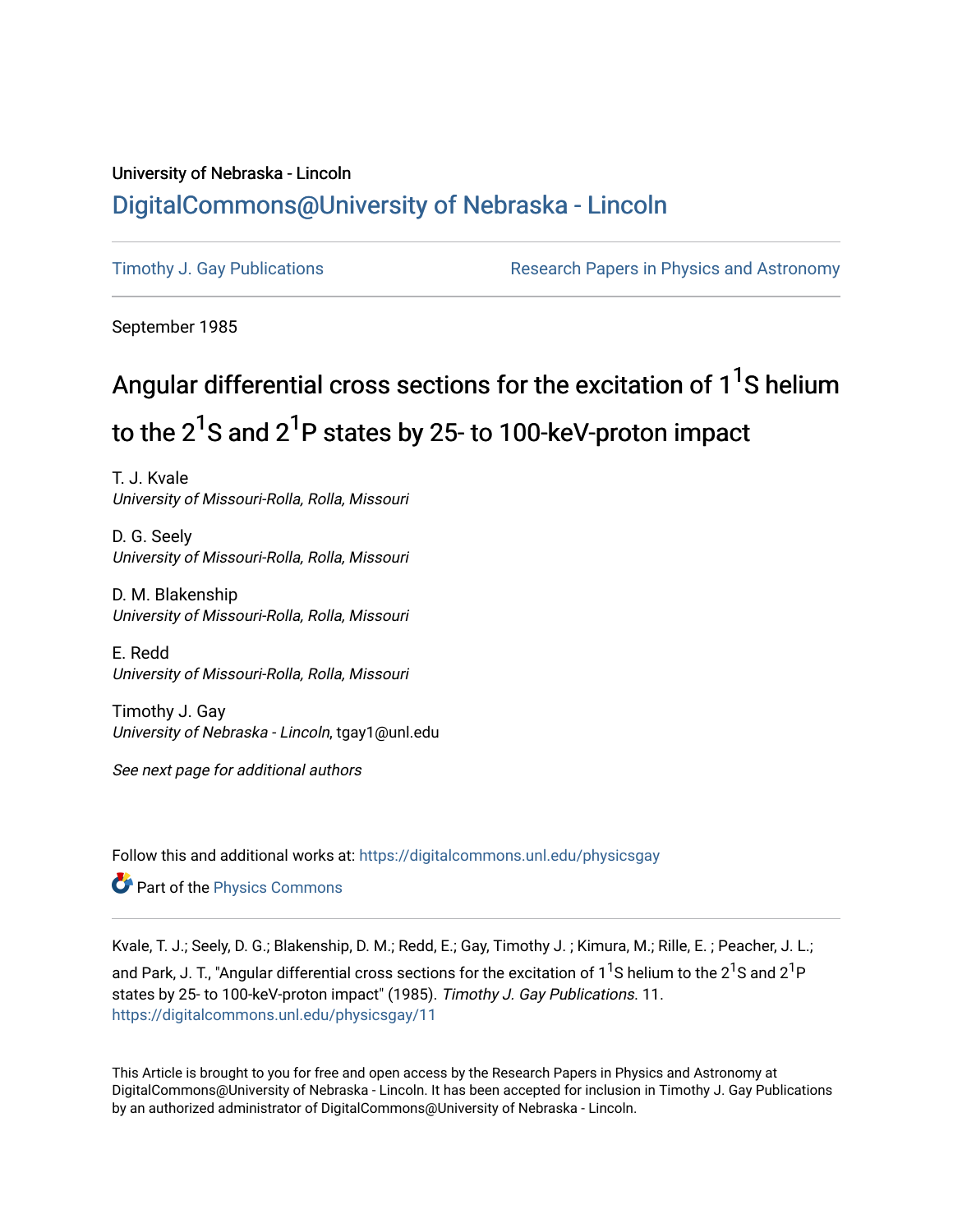### Authors

T. J. Kvale, D. G. Seely, D. M. Blakenship, E. Redd, Timothy J. Gay, M. Kimura, E. Rille, J. L. Peacher, and J. T. Park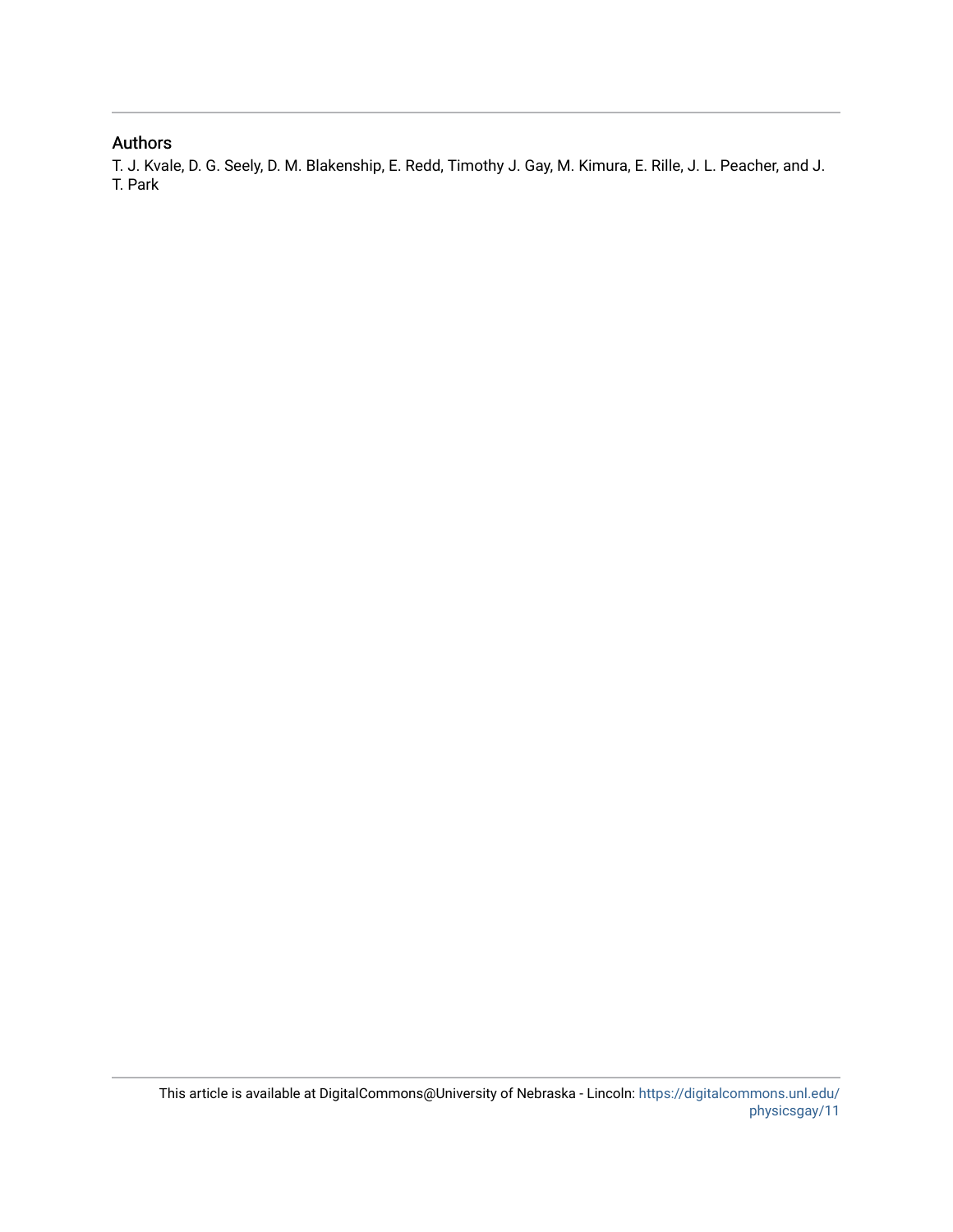Phys. Rev. A 32, 1369 - 1378 (1985) [Issue 3 – September 1985]

# Angular differential cross sections for the excitation of  $1^1S$ helium to the  $2^{1}S$  and  $2^{1}P$  states by 25- to 100-keV-proton impact

T. J. Kvale, D. G. Seely, D. M. Blankenship, E. Redd, T. J. Gay, M. Kimura, E. Rille, J. L. Peacher, and J. T. Park *Physics Department, University of Missouri-Rolla, Rolla, Missouri 65401-0249* 

Received 30 January 1985

Angular differential cross sections for the proton-impact excitation of ground-state helium ( $1^1$ S) to the  $2^1$ S and  $2^1$ P states have been measured for the first time in the energy range 25 to 100 keV with use of the energy-loss technique. The data indicate that, for very small scattering angles, at 25 keV the  $2^{1}S$  differential cross section is greater than the  $2^{1}P$  differential cross section. For impact energies greater than 50 keV, the  $2^{1}P$ differential cross section clearly dominates over the  $2^{1}S$  cross section in the very small scattering angle region. The present data have been numerically summed and integrated to compare with previous absolute experimental measurements on related processes. These are in very good agreement with the present results. An eight-state impactparameter calculation incorporating the electron-capture channel was performed and resulted in the best agreement with the experimentally determined differential cross sections.

©1985 The American Physical Society

URL: http://link.aps.org/abstract/PRA/v32/p1369

DOI: 10.1103/PhysRevA.32.1369

PACS: 34.50.Fa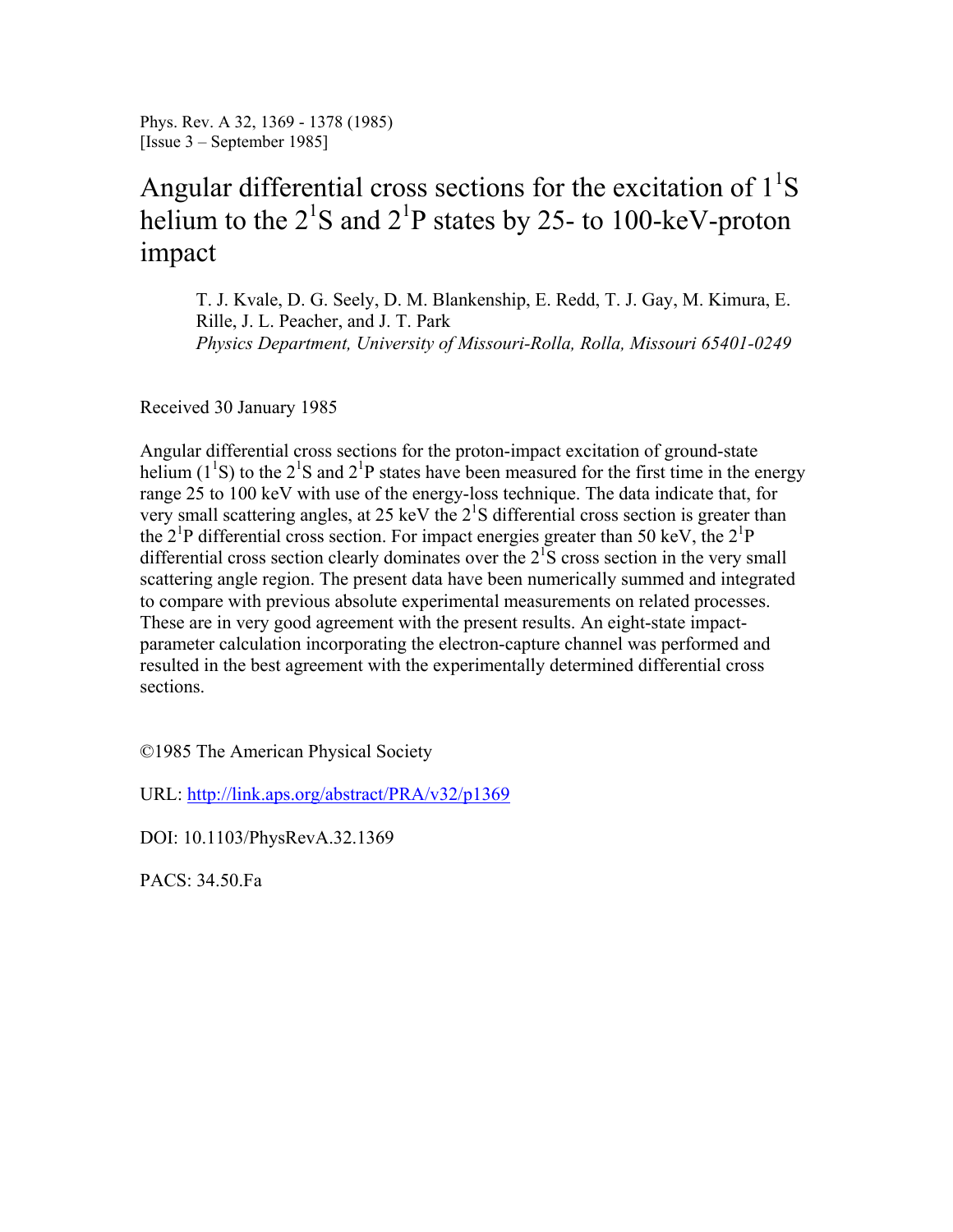### Angular differential cross sections for the excitation of  $1^1S$  helium to the  $2^1S$  and  $2^1P$  states **by 25- to 100-keV-proton impact**

T. J. Kvale,\* D. G. Seely, D. M. Blankenship, E. Redd, T. J. Gay,  $M.$  Kimura,  $^{\dagger}$  E. Rille,<sup>†</sup> J. L. Peacher, and J. T. Park

Physics Department, University of Missouri-Rolla, Rolla, Missouri *65401-0249* 

(Received 30 January 1985)

Angular differential cross sections for the proton-impact excitation of ground-state helium  $(1^1S)$ to the  $2^1S$  and  $2^1P$  states have been measured for the first time in the energy range 25 to 100 keV with use of the energy-loss technique. The data indicate that, for very small scattering angles, at 25 keV the  $2^{1}S$  differential cross section is greater than the  $2^{1}P$  differential cross section. For impact energies greater than 50 keV, the  $2^{1}P$  differential cross section clearly dominates over the  $2^{1}S$  cross section in the very small scattering angle region. The present data have been numerically summed and integrated to compare with previous absolute experimental measurements on related processes. These are in very good agreement with the present results. An eight-state impact-parameter calculation incorporating the electron-capture channel was performed and resulted in the best agreement with the experimentally determined differential cross sections.

#### I. INTRODUCTION

The proton-helium collisional system provides an important opportunity for understanding the basic physics governing atomic collisions. This is the fundamental collisional system in the class of ion-two electron atom interactions, and because of its importance, numerous experimental<sup>1-6</sup> and theoretical<sup> $1$ -23</sup> efforts have been devoted to studying excitation to the lowest excited states in this system. Recent studies on the related processes of elastic scattering<sup>24</sup> and electron capture<sup>25</sup> in proton-helium collisions have resulted in information about these processes that can be applied to the general theory of collisions. For instance, it was demonstrated by Peacher *et al.*<sup>24</sup> that no channel or process can be safely neglected in an accurate theory concerning the elastic scattering of protons from helium. Likewise, the excitation measurements on this system may help in understanding the general impactexcitation phenomena in ion-atom collisions.

The fact that the proton-helium system can be experimentally and theoretically handled with well-established techniques makes this system ideally suited to test basic concepts about collisional physics. The proton is a structureless projectile which does not complicate the understanding of the scattering. As predicted by the Wigner spin-conservation rule the triplet states are not significantly excited. This effect has been studied by van Eck *et al.*<sup>26</sup> (and references cited therein) at 30 keV. They reported that the triplet total cross sections by proton impact were at least a factor of 100 less than the corresponding total cross sections by hydrogen impact. The  $n = 2$ singlet states available for excitation from the ground  $1^1S$ state are only the optically forbidden  $2^{1}S$  and the optically allowed  $2^{1}P$  states.

Although data for the composite  $n = 2$  level have existed for some time, it has been demonstrated in the literature<sup>3,9-11</sup> that the composite  $n = 2$  level results mask vast discrepancies in the individual state resolved  $2^1S$  and  $2^1P$ 

cross-section predictions. The poor agreement between the various theoretical predictions<sup>7,9</sup> as demonstrated in the literature indicate that those collisional processes are not well understood.

The processes that were studied in the present experiment are

$$
H^+ + He(1^1S) \rightarrow H^+(\theta) + He^*(2^1S)
$$

 $\rightarrow$ H<sup>+</sup>( $\theta$ )+He<sup>\*</sup>(2<sup>1</sup>P).

The data reported here represent the first measurements of angular differential cross sections for proton-impact excitation to these states in this fundamental collisional system.

#### 11. EXPERIMENTAL METHOD

#### A. Apparatus

The University of Missouri-Rolla Ion-Energy-Loss Spectrometer (UMR-IELS), shown in Fig. 1, was the instrument that provided the necessary high resolution in both scattering angle and energy loss for measurements of differential cross sections for proton-impact excitation of helium to the  $2^{1}S$  and  $2^{1}P$  states. The UMR-IELS apparatus, data acquisition method, and method of deconvolution of the real differential cross sections from the apparent cross sections are described in detail in previous papers,  $3,24,25,27-33$  Only a synopsis of these aspects of the UMR-IELS will be presented here for continuity. The experimental arrangement was an acceleration-deceleration system so that the voltage fluctuations of the 15- to 200 kV high-voltage power supply did not degrade the energy-loss resolution. In this manner an  $E/\Delta E$  of 10<sup>5</sup>, or better, was achieved. The variable-angle ion accelerator was pivoted about the center of the scattering chamber by a computer-controlled stepping motor. The horizontal motion of the ion accelerator about the center of the

 $32$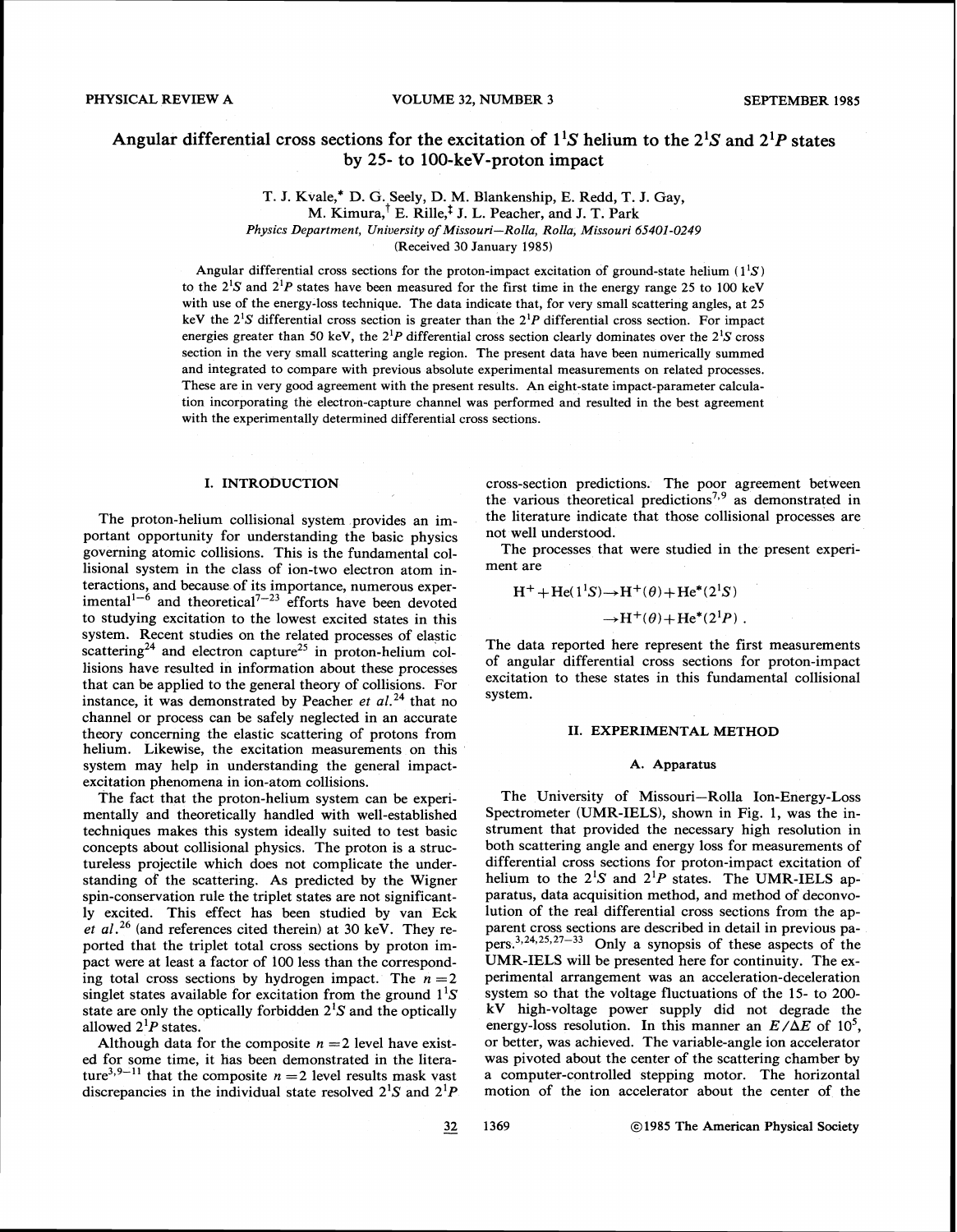

FIG. 1. Drawing of the University of Missouri-Rolla Ion-Energy-Loss Spectrometer (UMR-IELS). The unit chair located to the left of the graphics display terminal provides an estimation of the size of the UMR-IELS apparatus.

scattering chamber defined the scattering plane. The laboratory magnet and decelerator were stationary and deter-

mined the detection trajectory of the scattered ion beam.<br>Protons were produced by a Colutron ion source consisting of a plasma region, extractor-einzel lens, and Wien filter. The Wien filter selected the desired ion species and provided additional focusing of the ion beam. A set of deflection plates and a 0.102-cm aperture-movable flag assembly were added after the Wien filter for ion-beam diagnostics and spatial definition. The ion source typically produced a stable proton current of 1 to 10 nA measured in the movable flag.

A voltage, consisting of the voltage of the main highvoltage power supply and a precision energy-loss  $(\Delta V)$ voltage, was applied to the accelerator terminal to accelerate the proton beam to the desired collisional energy. The spatial definition of the incident ion beam was provided by a set of horizontal and vertical movable slits, located between the deflection-plate assembly and the scattering chamber.

The scattering chamber was differentially pumped by a trapped 6-in. oil diffusion pump. The background pressure in the scattering chamber and housing, without target gas, was typically  $5 \times 10^{-8}$  Torr, and with 10 mTorr of helium in the chamber, the background pressure in the housing increased to  $2\times10^{-7}$  Torr. Helium gas was admitted to the chamber through a piezoelectric valve controlled by a microcomputer-based device. $34$  The scattering-chamber pressure was measured by an MKS Instruments Model No. 170 capacitance manometer. A movable cup was located so that it could be inserted into the incident proton beam at the center of the scattering chamber. The current on the cup was independent of the scattering angle and provided normalization of the incident proton beam. The front and back apertures defined the scattering length  $(l=1.14\pm0.02$  cm) in this experiment.

**A** laboratory magnet located after the scattering chamber provided a d.c. magnetic field perpendicular to the scattering detection plane. This arrangement permitted the positive identification of the scattered particles. Protons that had not undergone an electron-capture collision were directed through the 30" port of the magnet and into the deceleration column. Two sets of deflection plates prior to the deceleration column allowed the scattered ion beam to be directed into the hemispherical energy-analyzer system inside the decelerator terminal. Between the deflection-plate system and the deceleration column were movable slits which defined the detector solid angle.

The analyzer design was based on the hemispherical energy analyzer used by Kuyatt and Plummer<sup>35</sup> for their electron-impact field-emission studies. The hemispherical analyzer, Fig. 2, was designed with the help of Kuyatt<sup>36</sup> and modifications were kept to a minimum in order to make use of the significant amount of existing design calculations of the focal properties of the device.<sup>35-39</sup> The angular extent of the hemispheres was chosen to be 135" along the plane of the ion-beam trajectory. The hemispherical analyzing elements were constructed with a mean radius of 2.540 cm and a separation of 0.635 cm between the hemispheres. The ion optics elements in the hemispherical analyzer and in the zoom lens permitted the control of the kinetic energy of the protons entering the analyzing region, which for this experiment was less than 2 eV. **A** set of real apertures, which were located on the first element, created an image at the entrance of the hemispheres. This minimized the contribution of reflected ions from the detected signal. Because the object appeared as a virtual aperture, the energy resolution result-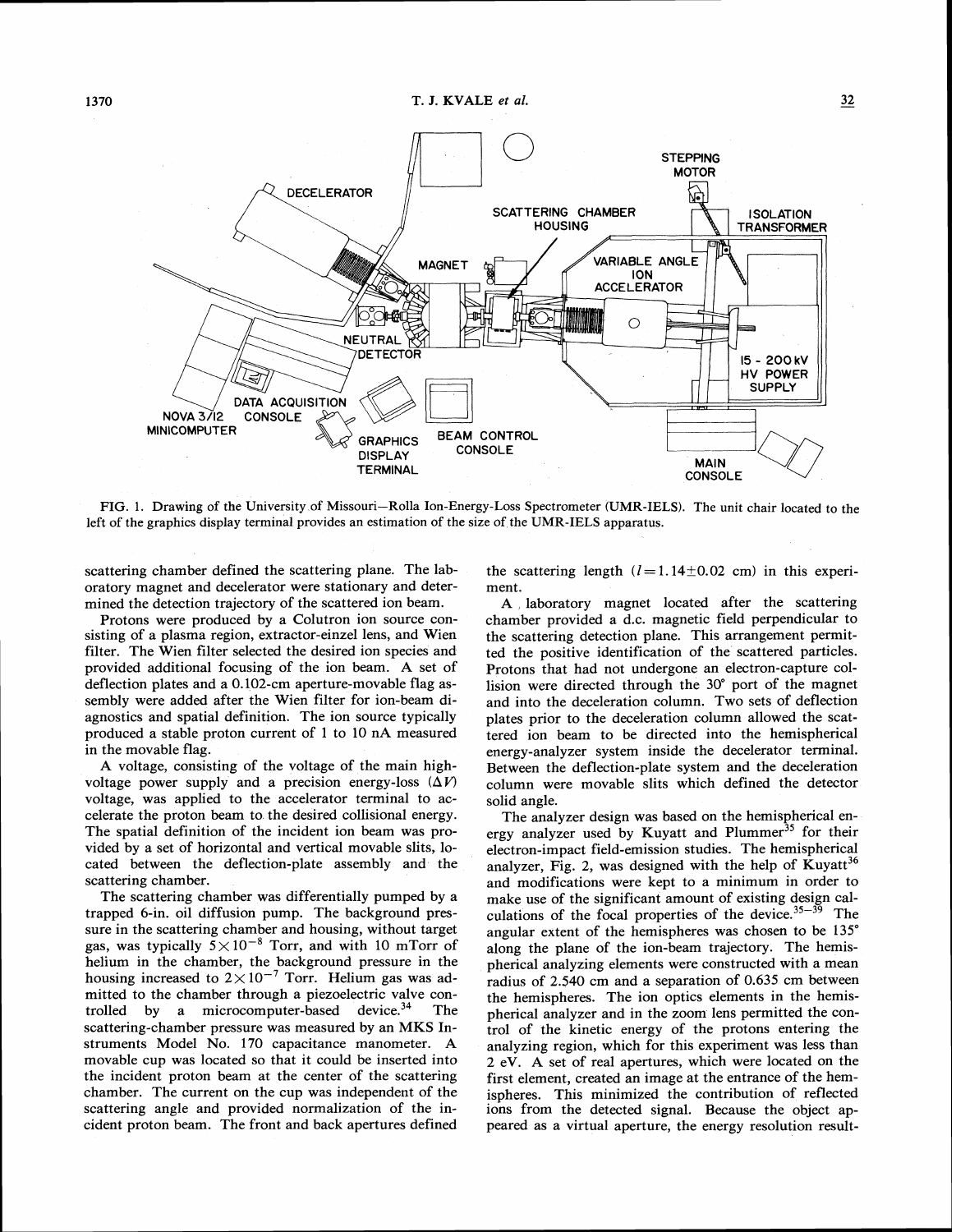

FIG. 2. Cross-sectional drawing of the hemispherical energy analyzer which is located inside the decelerator terminal.

ing from the image size was a function of the lens parameters. The operating values of the present analyzer are in agreement with the design values. Typically, the analyzer was operated with 0.64 V across the hemispheres. The energy resolution of the analyzer system was better than 0.4 eV.

**A** focused mesh electron multiplier detected the protons transmitted by the analyzer and was the first stage of amplification for the data signal. The count rates were low enough to permit pulse-counting techniques and thus the data were in digital form. Additional amplifiers, discriminators, and a high-speed decade divider shaped the digital signal before being transmitted over a quartz rod from the decelerator terminal at high voltage to the pulse counter in the data acquisition console at earth potential. **A** Data General NOVA 3/12 minicomputer recorded the data while controlling the scattering-chamber pressure, accelerator angle, and energy-loss voltage *AV.* 

The difference in potential between the variable-angle ion accelerator and the decelerator  $\Delta V$  is related to the energy lost by the ion during the collision and is referred to as the energy-loss voltage. The voltage on the decelerator was kept constant and, by varying the ion accelerator voltage, an energy-loss spectrum was obtained. When the energy-loss voltage corresponded to a collisional excitation energy of a state, a peak was detected in the proton count rate. Figure 3 shows typical energy-loss spectra acquired with the UMR-IELS at collisional energies of 25 and 100 keV. The zero energy-loss peak corresponds to both the unscattered incident proton beam and the elastically scattered protons. The first excitation peaks are at 20.62- and 21.22-eV energy loss, $40$  which correspond to excitation of the  $2^{1}S$  and  $2^{1}P$  states, respectively.

#### B. Deconvolution techniques

Two deconvolution programs were employed to extract the real differential cross sections from the data. The angular deconvolution program is identical to that reported earlier $^{3,29,30}$  and will be discussed briefly in the following paragraphs. Before the data were entered into the angular deconvolution program, an energy-loss deconvolution program was used in order to subtract the contribution of current from adjacent state excitations adding to the detected current of the process being measured.

In order to accomplish this, the NOVA minicomputer was programmed to acquire the data in a multichannel scaler mode. Typically, data spectra were taken with 10 mTorr of helium in the scattering chamber and background spectra were taken with no gas in the scattering chamber. Each spectrum was pressure corrected and the possible variance in the scattering-chamber incidentproton current corrected before the spectra were input to the energy-loss deconvolution program. This procedure was repeated for each scattering angle.

The energy-loss deconvolution was performed in a manner similar to that used to deconvolute total cross sections reported earlier.<sup>27,28</sup> Modifications to that program allowed for the entire angular set of energy-loss spectra to be processed initially to correct for the kinematic-energyloss shift in the spectra prior to the energy-loss deconvolu-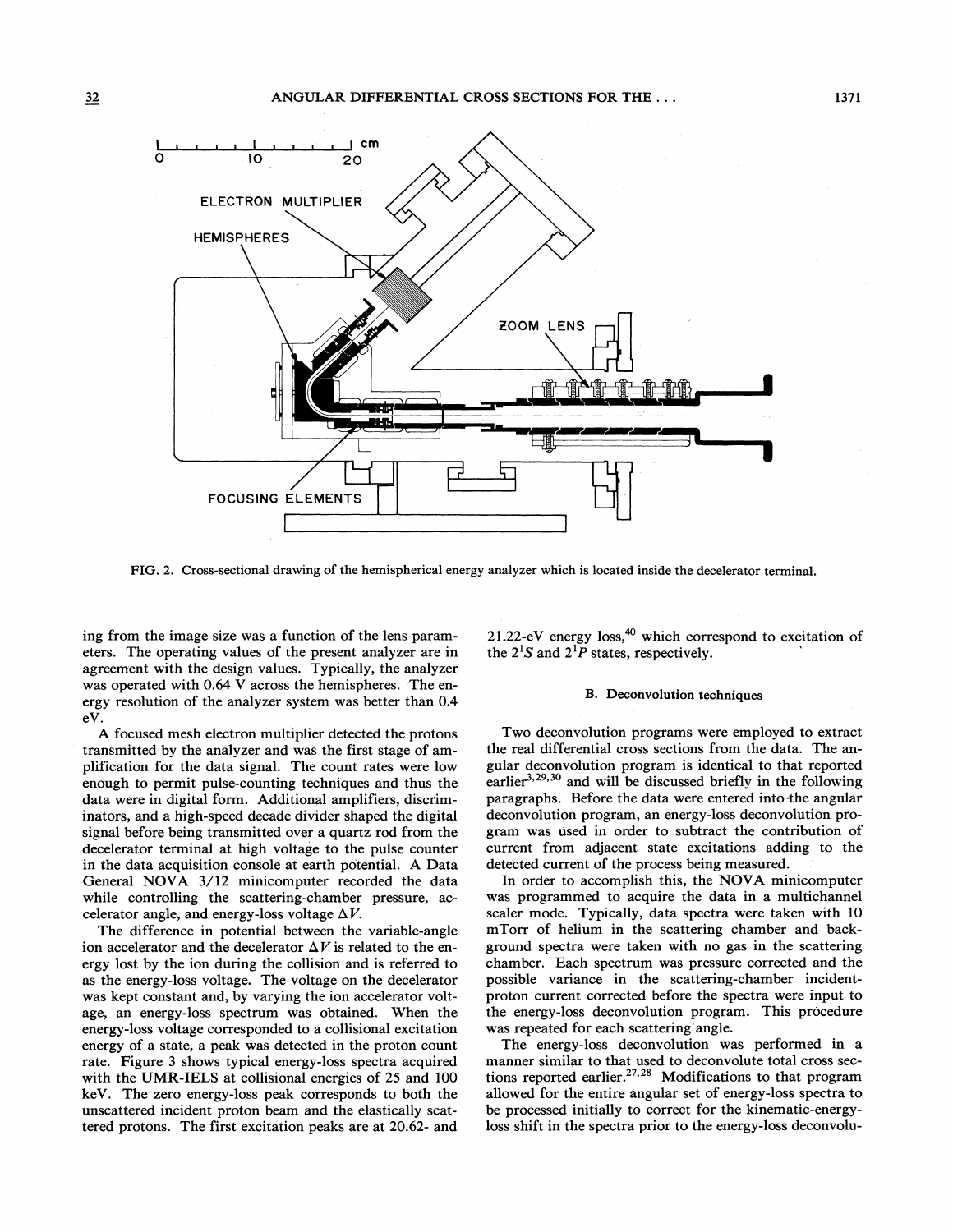

FIG. **3.** Energy-loss spectra for very small angle scattering of protons by helium at 25- and 100-keV<sub>lab</sub>. Notice the change in relative magnitudes of the  $2^1S$  and  $2^1P$  at the two energies.

tion of the states. The data with helium in the scattering<br>chamber were corrected for instrument-causedwere corrected for instrument-causedbackground noise and then normalized to the incidentproton current measured in the scattering-chamber cup. Background data, with the scattering chamber evacuated, were also corrected for instrument-caused-background noise and scaled to account for charge-changing collisions. $41-43$  Subtraction of the corrected background data from the corrected data resulted in the data which underwent the energy-loss deconvolution. In the energy-loss deconvolution program, the incident-proton energy distribution at zero scattering angle is assumed to represent the apparatus energy resolution function  $\Phi(\xi)$ . In the equations,  $\theta$  is the scattering angle in the laboratory frame and  $\xi$  is the energy-loss value which has been defined so that  $\xi=0$  corresponds to the peak of the elastically scattered beam. The measured energy-loss spectrum  $dR(\theta,\xi)/d\xi$  is a convolution of the apparatus energy-loss resolution function  $\Phi(\xi)$  with the actual energy-loss distribution  $dI(\theta,\xi)/d\xi;$ 

$$
\frac{dR(\theta,\xi)}{d\xi} = \int \frac{dI(\theta,\xi')}{d\xi'} \Phi(\xi'-\xi) d\xi'
$$

The measured current is a sum of the convoluted excitations located at the proper energy-loss values.

The individual discrete state excitations are taken to be count rates times  $\delta$  functions in energy loss at the energy values of the various states. The ionization is assumed to follow a  $\xi^{-3}$  dependence.<sup>28</sup> The assumed distribution is then a sum over all discrete and continuum states;

$$
\frac{dI(\theta,\xi)}{d\xi} = \sum_{q} \{I_q(\theta)\delta[\xi - (e_q + \xi_k)]\} + A(\theta)\xi^{-3},
$$

where  $dI(\theta,\xi)/d\xi$  is the assumed energy-loss distribution at a particular scattering angle  $\theta$ ,  $e_q$  is the excitation energy in eV of the *q*th atomic state,  $\xi_k$  is the kinematic energy loss due to conservation of energy and momentum,  $I_q(\theta)$  is the magnitude of the contribution atomic state q has in comprising the energy-loss spectrum,  $A(\theta)$  is the coefficient of the ionization term. If  $\xi$  is less than the first ionization threshold 24.59 eV, then  $A(\theta)$  is set to zero.

**A** least-squares fit was made to the measured spectrum  $dR(\theta,\xi)/d\xi$  using the assumed distribution  $dI(\theta,\xi)/d\xi$ convoluted with the incident-beam distribution. The general method of a least-squares fit of the data with functions is given in  $~\text{McCalla}^{44}$  Thus one defines

$$
D(\theta) = \sum_i \left[ \frac{dR(\theta, \xi_i)}{d\xi_i} - \int \frac{dI(\theta, \xi')}{d\xi'} \Phi(\xi' - \xi_i) d\xi' \right]^2,
$$

where  $\xi_i$  is the particular measured energy-loss location, and the sum is over all energy-loss locations. By minimizing  $D(\theta)$  at each scattering angle, the individual state count rates  $I_q(\theta)$  were obtained.

In general, the higher states made only a small correction to the results for the  $2^{1}S$  and  $2^{1}P$  states because the  $n = 2$  states are well separated from the rest of the spectrum as can be seen in Fig. 3. The  $I_q(\theta)$  for  $q=2^1S$  and  $2^1P$  obtained from the energy-loss deconvolution were used in the angular deconvolution program to obtain the experimentally determined differential cross sections that are reported in this paper.

The values returned from the energy-loss deconvolution

program resulted in apparent differential cross sections  
\n
$$
\frac{ds_q}{d\Omega} = \frac{I_q(\theta)}{I_0 n I \Delta \Omega},
$$
\n(1)

where  $I_q(\theta)$  is the count rate returned from the energyloss deconvolution program at the scattering angle  $\theta$  due to the  $q$ th process,  $I_0$  is the total current at zero energy loss integrated over the scattering angle, *n* is the helium-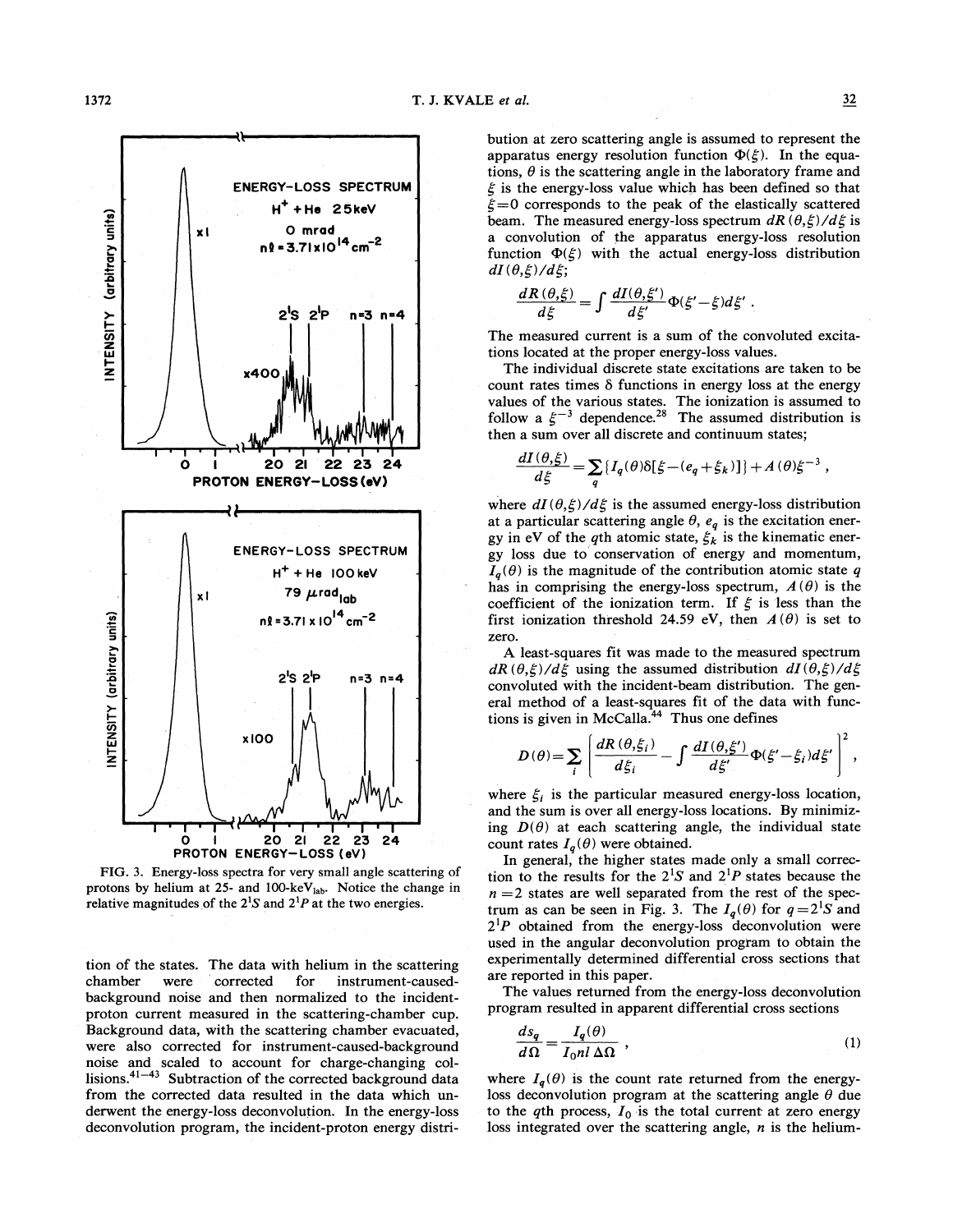TABLE I. Proton-impact excitation of helium to the  $2^1S$ ,  $2^1P$ , and the composite  $n = 2$  level at 25 to 100 keV.

| $(25 \text{-} \text{keV})_{\text{lab}}$ differential cross sections |                                   |                                   |                                   |  |
|---------------------------------------------------------------------|-----------------------------------|-----------------------------------|-----------------------------------|--|
| Angle                                                               | $(d\sigma/d\Omega)_{,1_S}$        | $(d\sigma/d\Omega)_{,1_p}$        | Composite $n=2$                   |  |
| $(mrad_{c.m.})$                                                     | $(cm^2/sr_{c.m.})$                | $(cm^2/sr_{c.m.})$                | $(cm^2/sr_{c.m.})$                |  |
| 0.00                                                                | $(1.07\pm0.52)\times10^{-11}$     | $(7.22 \pm 4.29) \times 10^{-12}$ | $(1.79\pm0.85)\times10^{-11}$     |  |
| 0.10                                                                | $(8.14 \pm 2.61) \times 10^{-12}$ | $(4.23 \pm 3.61) \times 10^{-12}$ | $(1.24\pm0.51)\times10^{-11}$     |  |
| 0.21                                                                | $(5.14 \pm 1.14) \times 10^{-12}$ | $(1.92 \pm 0.89) \times 10^{-12}$ | $(7.06 \pm 1.40) \times 10^{-12}$ |  |
| 0.31                                                                | $(4.07\pm0.95)\times10^{-12}$     | $(1.49\pm0.51)\times10^{-12}$     | $(5.40\pm0.86)\times10^{-12}$     |  |
| 0.41                                                                | $(2.46\pm0.89)\times10^{-12}$     | $(9.02 \pm 4.40) \times 10^{-13}$ | $(3.25 \pm 1.18) \times 10^{-12}$ |  |
| 0.52                                                                | $(1.82 \pm 0.93) \times 10^{-12}$ | $(6.83 \pm 2.78) \times 10^{-13}$ | $(2.51\pm0.82)\times10^{-12}$     |  |
| 0.73                                                                | $(8.12\pm0.20)\times10^{-13}$     | $(1.80\pm0.49)\times10^{-13}$     | $(9.92 \pm 0.69) \times 10^{-13}$ |  |
| 0.82                                                                | $(5.09\pm0.67)\times10^{-13}$     | $(1.27 \pm 0.68) \times 10^{-13}$ | $(6.36\pm1.42)\times10^{-13}$     |  |
| 0.94                                                                | $(2.44\pm0.73)\times10^{-13}$     | $(1.50\pm0.37)\times10^{-13}$     | $(3.94 \pm 1.10) \times 10^{-13}$ |  |
| 1.04                                                                | $(7.93 \pm 7.95) \times 10^{-14}$ | $(1.43\pm0.65)\times10^{-13}$     | $(2.22 \pm 0.14) \times 10^{-13}$ |  |
| 1.36                                                                | $(3.07 \pm 2.02) \times 10^{-14}$ | $(5.28 \pm 1.82) \times 10^{-14}$ | $(8.35\pm0.26)\times10^{-14}$     |  |
| $\sigma_{\rm tot}$ cm <sup>2</sup> )                                | $(3.80 \pm 1.30) \times 10^{-18}$ | $(1.51\pm0.82)\times10^{-18}$     | $(5.31 \pm 1.80) \times 10^{-18}$ |  |

|  | $(50 \text{-} \text{keV})_{\text{lab}}$ differential cross sections |  |  |
|--|---------------------------------------------------------------------|--|--|
|--|---------------------------------------------------------------------|--|--|

| Angle                                | $(d\sigma/d\Omega)_{2^1s}$        | $(d\sigma/d\Omega)_{,1_p}$        | Composite $n=2$                   |
|--------------------------------------|-----------------------------------|-----------------------------------|-----------------------------------|
| $(mrad_{c.m.})$                      | $\rm (cm^2/sr_{\rm c.m.})$        | $(cm^2/sr_{c.m.})$                | $\rm (cm^2/sr_{c.m.})$            |
| 0.00                                 | $(5.14 \pm 1.19) \times 10^{-11}$ | $(5.81 \pm 4.12) \times 10^{-11}$ | $(1.10\pm0.46)\times10^{-10}$     |
| 0.08                                 | $(3.46\pm0.59)\times10^{-11}$     | $(3.46\pm1.99)\times10^{-11}$     | $(6.92 \pm 2.31) \times 10^{-11}$ |
| 0.17                                 | $(2.09\pm0.39)\times10^{-11}$     | $(2.13 \pm 1.04) \times 10^{-11}$ | $(4.22 \pm 1.17) \times 10^{-11}$ |
| 0.30                                 | $(7.72 \pm 2.46) \times 10^{-12}$ | $(8.89 \pm 5.60) \times 10^{-12}$ | $(1.66\pm0.80)\times10^{-11}$     |
| 0.42                                 | $(3.75 \pm 2.71) \times 10^{-12}$ | $(3.75 \pm 1.42) \times 10^{-12}$ | $(7.50\pm2.75)\times10^{-12}$     |
| 0.50                                 | $(1.65\pm0.94)\times10^{-12}$     | $(2.02 \pm 1.33) \times 10^{-12}$ | $(3.67 \pm 2.13) \times 10^{-12}$ |
| 0.54                                 | $(1.54\pm1.42)\times10^{-12}$     | $(1.81 \pm 1.59) \times 10^{-12}$ | $(3.35 \pm 2.90) \times 10^{-12}$ |
| $\sigma_{\rm tot}$ cm <sup>2</sup> ) | $(6.85 \pm 1.03) \times 10^{-18}$ | $(7.80 \pm 3.00) \times 10^{-18}$ | $(1.47\pm0.38)\times10^{-17}$     |

|  | $(75 \text{-} \text{keV})_{\text{lab}}$ differential cross sections |  |  |
|--|---------------------------------------------------------------------|--|--|
|--|---------------------------------------------------------------------|--|--|

 $\label{eq:2} \frac{1}{\sqrt{2}}\left(\frac{1}{\sqrt{2}}\right)^{2} \frac{1}{\sqrt{2}}\frac{1}{\sqrt{2}}\,.$ 

| Angle                                 | $(d\sigma/d\Omega)_{2^1s}$        | $(d\sigma/d\Omega)_{,1_p}$        | Composite $n=2$                   |
|---------------------------------------|-----------------------------------|-----------------------------------|-----------------------------------|
| $(mrad_{c.m.})$                       | $\rm (cm^2/sr_{c.m.})$            | $\rm (cm^2/sr_{c.m.})$            | $(cm^2/sr_{c.m.})$                |
| 0.00                                  | $(2.75\pm0.34)\times10^{-11}$     | $(1.04\pm0.89)\times10^{-10}$     | $(1.32 \pm 0.11) \times 10^{-10}$ |
| 0.05                                  | $(2.12\pm0.36)\times10^{-11}$     | $(7.67 \pm 0.86) \times 10^{-11}$ | $(9.79 \pm 1.10) \times 10^{-11}$ |
| 0.15                                  | $(1.26\pm0.40)\times10^{-11}$     | $(2.81\pm0.57)\times10^{-11}$     | $(4.07 \pm 0.70) \times 10^{-11}$ |
| 0.25                                  | $(1.04\pm0.55)\times10^{-11}$     | $(1.56\pm0.27)\times10^{-11}$     | $(2.60\pm0.65)\times10^{-11}$     |
| 0.36                                  | $(3.08\pm0.72)\times10^{-12}$     | $(6.62 \pm 2.68) \times 10^{-12}$ | $(9.70 \pm 3.30) \times 10^{-12}$ |
| 0.55                                  | $(3.88 \pm 2.02) \times 10^{-13}$ | $(1.16\pm0.92)\times10^{-12}$     | $(1.55 \pm 1.09) \times 10^{-12}$ |
| 0.66                                  | $(2.37 \pm 1.90) \times 10^{-13}$ | $(2.73\pm1.52)\times10^{-13}$     | $(5.10\pm2.47)\times10^{-13}$     |
| 0.77                                  | $(1.94 \pm 1.01) \times 10^{-13}$ | $(1.74\pm0.69)\times10^{-13}$     | $(3.68 \pm 1.68) \times 10^{-13}$ |
| 0.97                                  | $(1.73 \pm 1.91) \times 10^{-13}$ | $(8.14 \pm 2.05) \times 10^{-14}$ | $(2.54 \pm 2.01) \times 10^{-13}$ |
| 1.07                                  | $(8.43 \pm 7.34) \times 10^{-14}$ | $(4.68 \pm 1.34) \times 10^{-14}$ | $(1.31 \pm 0.87) \times 10^{-13}$ |
| $\sigma_{\rm tot}$ (cm <sup>2</sup> ) | $(4.73\pm0.69)\times10^{-18}$     | $(9.64\pm0.92)\times10^{-18}$     | $(1.44\pm0.12)\times10^{-17}$     |

|                                       | $(100 \text{ keV})_{\text{lab}}$ differential cross sections |                                   |                                   |
|---------------------------------------|--------------------------------------------------------------|-----------------------------------|-----------------------------------|
| Angle                                 | $(d\sigma/d\Omega)_{,1_S}$                                   | $(d\sigma/d\Omega)_{,1_p}$        | Composite $n=2$                   |
| $(mrad_{c.m.})$                       | $\rm (cm^2/sr_{c.m.})$                                       | $(cm^2/sr_{c.m.})$                | $\rm (cm^2/sr_{c.m.})$            |
| 0.00                                  | $(8.97 \pm 6.98) \times 10^{-11}$                            | $(1.85 \pm 0.99) \times 10^{-10}$ | $(2.74 \pm 1.01) \times 10^{-10}$ |
| 0.03                                  | $(7.27 \pm 5.37) \times 10^{-11}$                            | $(1.55\pm0.68)\times10^{-10}$     | $(2.27 \pm 0.72 \times 10^{-10})$ |
| 0.14                                  | $(2.58 \pm 1.74) \times 10^{-11}$                            | $(6.71 \pm 2.24) \times 10^{-11}$ | $(9.30 \pm 3.59) \times 10^{-11}$ |
| 0.24                                  | $(9.22 \pm 5.81) \times 10^{-12}$                            | $(2.33 \pm 1.57) \times 10^{-11}$ | $(3.27 \pm 1.78) \times 10^{-11}$ |
| 0.38                                  | $(2.71 \pm 2.10) \times 10^{-12}$                            | $(6.49 \pm 3.35) \times 10^{-12}$ | $(9.21 \pm 4.65) \times 10^{-12}$ |
| 0.45                                  | $(1.55 \pm 1.60) \times 10^{-12}$                            | $(2.45\pm2.10)\times10^{-12}$     | $(3.99 \pm 3.46) \times 10^{-12}$ |
| 0.58                                  | $(5.02 \pm 6.28) \times 10^{-13}$                            | $(7.30 \pm 6.40) \times 10^{-13}$ | $(1.24 \pm 1.25) \times 10^{-12}$ |
| 0.66                                  | $(3.86 \pm 3.93) \times 10^{-13}$                            | $(3.42 \pm 3.67) \times 10^{-13}$ | $(7.26 \pm 7.35) \times 10^{-13}$ |
| 0.83                                  | $(4.46 \pm 4.06) \times 10^{-13}$                            | $(7.32 \pm 9.81) \times 10^{-13}$ | $(1.18 \pm 1.39) \times 10^{-12}$ |
| $\sigma_{\rm tot}$ (cm <sup>2</sup> ) | $(5.36 \pm 2.43) \times 10^{-18}$                            | $(1.37\pm0.55)\times10^{-17}$     | $(1.91 \pm 0.71) \times 10^{-17}$ |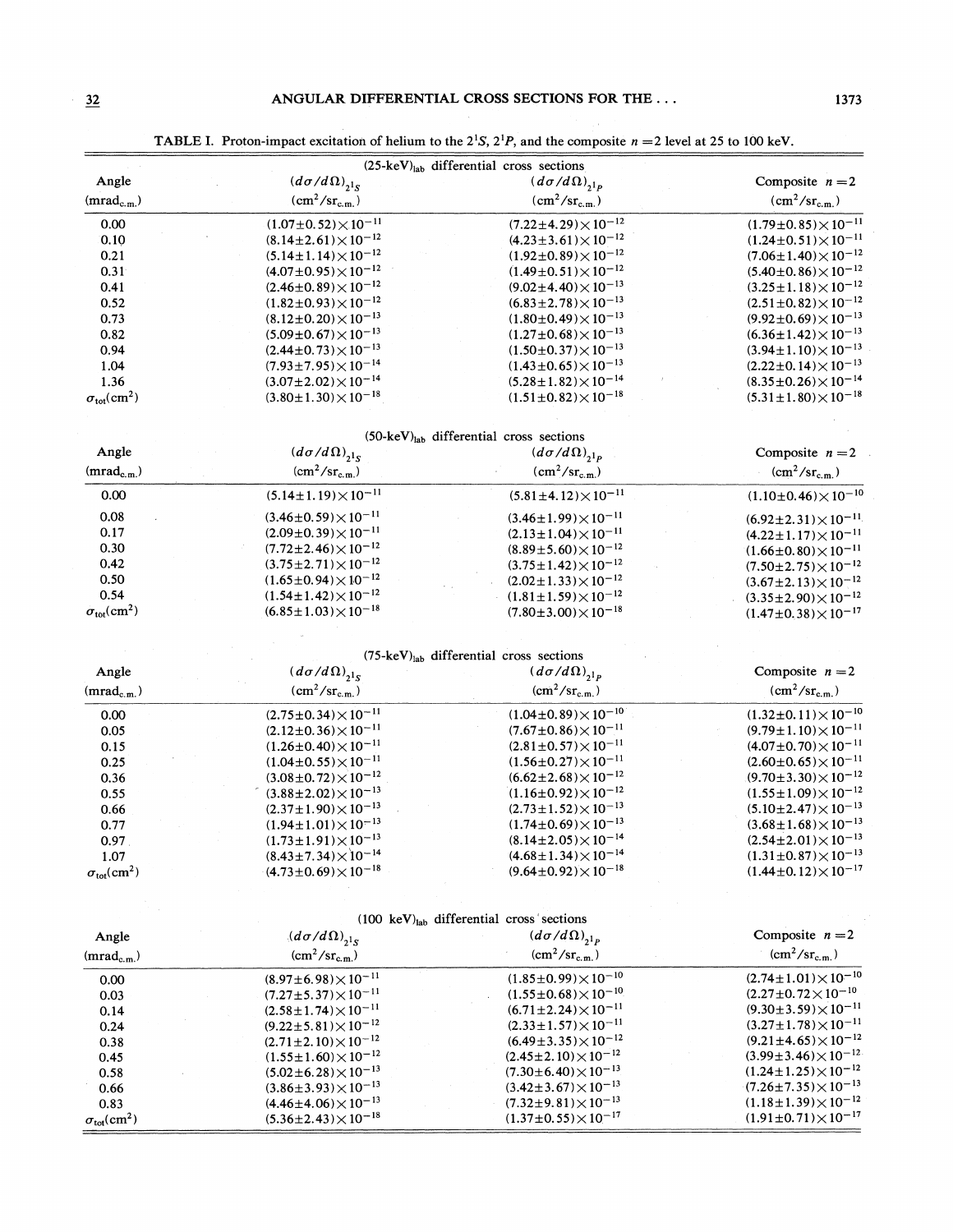$10^{-10}$ 

 $10^{-1}$ 

target number density,  $l$  is the scattering-chamber length, and  $\Delta\Omega$  is the solid angle subtended by the detector. The apparent differential cross section is related to the actual differential cross section by

$$
\frac{ds_q}{d\Omega} = \frac{1}{\Delta x \, \Delta y} \int_{\Delta x} dx \int_{\Delta y} dy \int d\Omega' \frac{1}{I_0} \frac{dI}{d\Omega'} \frac{d\sigma_q}{d\Omega}
$$

where  $\Delta x$  and  $\Delta y$  are the width and height of the detector window,  $\Omega'$  represents the direction of the incident ion beam, and  $dI/d\Omega$  is the angular distribution of the incident ion beam. In order to obtain the actual differential cross section from the apparent differential cross section we take

$$
\frac{d\sigma_q}{d\Omega}(\theta) = f(\theta) \frac{ds_q}{d\Omega}(\theta) ,
$$

where  $f(\theta)$  is a slowly varying apparatus-beam function of  $\theta$  only and can be represented by a truncated Taylorseries expansion. In this way the actual differential cross section is deconvoluted from the apparent differential cross section by the angular deconvolution program. The mathematics and a more detailed description of the method are given in Ref. 3.

#### 111. DATA AND RESULTS

The results of this investigation represent the first measurements of angular differential cross sections for the excitation of the two singlet states in the  $n = 2$  manifold of helium by proton impact in the 25- to 100-keV energy region. The present measurements are absolute and do not depend on other experiments or theories in the determination of the magnitude or shape of the cross sections. The reported differential cross sections are the averaged results from individual angular-sequence measurements described earlier. A typical angular sequence required  $\sim$  7 h to complete. Table I reports the numerical values of the various measured angular differential cross sections and integrated total cross sections at 25-, 50-, 75-, and 100 keV impact energies. The uncertainties quoted are one standard deviation from the averaged results. The 25 and 100-keV angular differential cross sections are also shown in Figs. 4 and 5, along with the theoretical calculations. In some cases, the error bars are smaller than the graphed data-point symbol.

The errors in the absolute magnitudes of the differential cross sections were determined by the uncertainties inherent in the measurements of the apparent differential cross sections given in Eq. (1). These were  $I_q(\theta) - (\pm 5\%)$ ;<br>  $I_0 - (\angle \pm 0.1\%)$ ;  $n - (\pm 2.5\%)$ ;  $l - (\pm 1.8\%)$ ; and  $n - (\pm 2.5\%)$ ;  $l - (\pm 1.8\%)$ ;  $\Delta\Omega$  – ( $\pm$ 5%). This results in the uncertainty in the absolute magnitude of the differential cross sections to be  $\pm$ 7.7%. This uncertainty affected the 2<sup>1</sup>S and 2<sup>1</sup>P cross sections in a similar manner. Other errors or uncertainsections in a similar manner. Other errors or uncertain-<br>ties included collisional energy  $-(\pm 3\%)$ ; energy-loss scale ties included collisional energy  $-$  ( $\pm 3\%$ ); energy-loss sc<br>- ( $\pm 0.1\%$ ); and the angular position  $-$  ( $\pm 19 \mu$ rad<sub>lab</sub>).

The  $2^1S$  and  $2^1P$  total cross sections were obtained by numerically integrating the present differential cross sections according to the equation

$$
\sigma_{\rm tot} = 2\pi \int_0^{\theta_{\rm max}} \frac{d\sigma}{d\Omega} \sin\theta \, d\theta \;, \tag{2}
$$



FIG. 4. Angular differential cross sections for the *2's* excitation of helium by 25- and 100-keV $_{lab}$ -proton impact. The circles are data from the present work. The error bars represent one standard deviation in the averaged, deconvoluted data (see text). The theoretical calculations are **B1,** short dash, Ref. 7; ESA, solid curve, present work; FSA, long dash dot dot, Ref. 7; GA2, long dash dot, Ref. 9; SSG, short dash dot, Ref. 9; TSA, long dash, Ref. **7;** and VPSA, short dash dot dot, Ref. 10.

where  $\theta_{\text{max}}$  is the largest scattering angle for which data were acquired. There was a concern that the measured angular data went to large enough angles to provide an accurate total cross section. Therefore, the contribution to the total cross section for protons scattered at angles greater than  $\theta_{\text{max}}$  was estimated by a linear extrapolation. The extrapolated data amounted to a negligible fraction of the integrated total cross section over the actual data points.

**H'+ He <sup>J</sup>**

**2's excitation**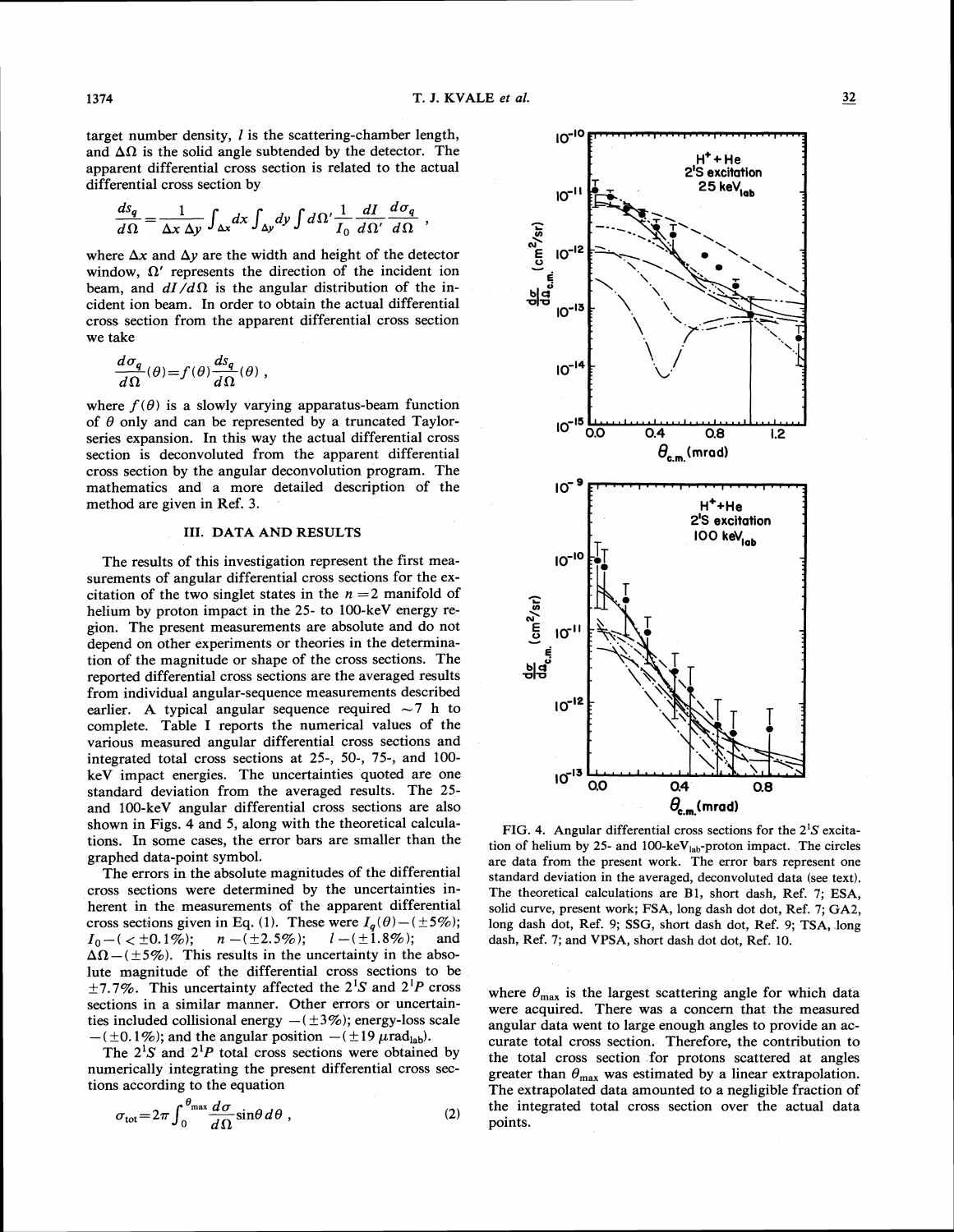

FIG. 5. Angular differential cross sections for the  $2^{1}P$  excitation of helium by 25- and 100-keV $_{lab}$ -proton impact. The symbols are the same as described in Fig. 4, with the addition of GAl (dot dot, Ref. 8).

#### IV. DISCUSSION

#### A. Experimental studies

Although the present results are the first measurements of angular differential cross sections for the excitation of helium to the  $2^1S$  and  $2^1P$  states by proton impact, related measurements have been performed for this system. Previous measurements for excitation to the first excited states from the ground state in this system were for either total cross sections<sup>1,2,4</sup> or angular differential cross sections for excitation to the composite  $n = 2$  level, summed over the individual  $n = 2$  states.<sup>3</sup>

The differential cross sections measured by the energyloss technique of the present work were numerically integrated according to Eq. (2) to obtain total cross sections. Previously measured total cross sections include the work of Park and Schowengerdt<sup>1,2</sup> for proton-impact excitation of helium to the  $n = 2$  states in the 25- to 125-keV impact-energy region using the energy-loss technique, and the work of Hippler and Schartner<sup>4</sup> using the optical technique for the  $2^{1}P$ ,  $3^{1}P$ , and  $4^{1}P$  total cross sections in the 150- to 1000-keV impact-energy region. The present data are in good agreement with the previous results, except at 25 keV where the present results indicate that the  $2^{1}S$  total cross section is greater than the  $2^{1}P$  total cross section. However, at 25 keV our results lie within the error bars of the previous measurements.

While the various theoretical approximation techniques generally agree in their predictions of the total cross sections, their different physical assumptions may result in quantitatively different predictions of the corresponding angular differential cross sections. Thus a more stringent test of the theoretical models is effected by comparing them with experimental cross sections which are differential in angle. The first measurements of angular differential cross sections for proton-impact excitation of helium to the  $n = 2$  levels were published in 1978 by Park *et al.*<sup>3</sup> The energy and angular ranges of those measurements were similar to that of the present data. In 1981, improvements to the apparatus extended the angular range of the measurements to, in some cases, over 3 mrad in the center-of-mass system.<sup>45</sup>



FIG. 6. Experimentally determined composite  $n = 2$  angular differential cross sections for proton-impact excitation of helium at 25-, 50-, and 100-keV<sub>lab</sub>. The 25- and 100-keV cross sections have been multiplied by 100 and 0.01, respectively, for clarity. The circles are data of the present work and the solid lines are absolute measurements from Ref. **3.** For small scattering angles, the error bars are comparable in both works.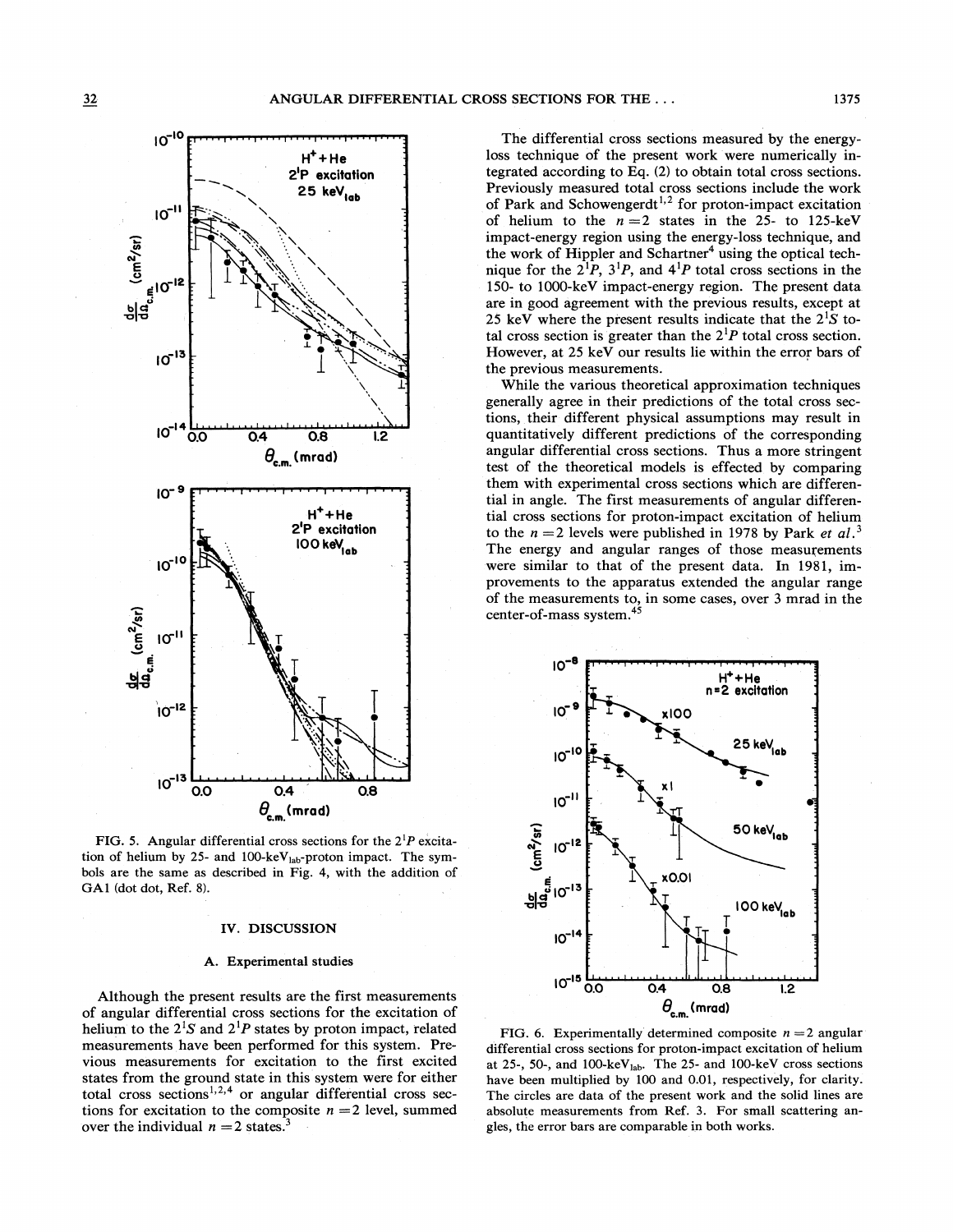By adding together the individual differential cross sections of the present work, a comparison with previous results<sup>3,45</sup> is made. As shown in Fig. 6, the  $1978$  measurements are in excellent agreement with the present differential cross sections. The experimental technique in both cases was an energy-loss technique; however, the data acquisition and apparatus differed significantly between the former and present measurements. The agreement of the present data with the previously reported composite  $n = 2$  angular differential cross sections and the previous individual  $2^{1}S$  and  $2^{1}P$  total cross sections indicates the accuracy of the three absolute, independent measurements. With this three-way agreement between the measurements, definitive statements about the scattering processes are now possible.

#### B. Previous theoretical calculations

State-resolved angular differential cross-section determinations are very sensitive to the approximations employed. For the proton-helium system there exist several calculations in various theoretical frameworks highlighting different physical processes of the collision. In general, the agreement of the theoretical calculations with the experimentally measured cross sections improves with increasing impact energy. This is consistent with the approximations inherent in the calculations. The  $2^1P$  differential cross section was accurately predicted at all energies by three different theoretical calculations, whereas for the  $2^1S$  excitation, agreement of the calculations with our data was limited to the impact energy of 100 keV. Even at this energy, the calculations generally underestimated the differential cross section.

In 1974, Flannery and McCann<sup>7</sup> reported theoretical calculations of the angular differential excitation cross sections for proton-helium scattering at intermediate energies. They presented the first Born (B1) approximation and the results of a two-state approximation (TSA) and a four-state approximation (FSA) which were based on the multistate impact-parameter approximation (MSIPA). The first Born approximation ignores the dynamics of the collision; thus it simplifies the collisional system to the point that detailed information of the system is lacking. This reduces its usefulness to that of a reference calculation which provides at best moderately accurate results for intermediate energy collisions.

The other two calculations reported in Ref. 7 were conducted in the MSIPA. In the TSA the initial helium state  $(1s<sup>2</sup>)$  1<sup>1</sup>S and the particular final helium state (1s 2s) 2<sup>1</sup>S or  $(1s2p_0)$   $2^1P$  and  $(1s2p_{+1})$   $2^1P$  are employed to calculate the differential cross sections. By limiting the sum over the states to the initial and final states, only the direct excitation channel was included and all other couplings were omitted. This resulted in the small angle scattering having an angular dependence similar to B1, which includes only direct excitation.

The four-state approximation (FSA) includes the  $(1s<sup>2</sup>)$  1<sup>1</sup>S, the  $(1s2s)$  2<sup>1</sup>S, the  $(1s2p_0)$  2<sup>1</sup>P, and the  $(1s2p_{+1})$  2<sup>1</sup>P states for calculating the differential cross sections. By expanding the sum in the MSIPA to include all  $n = 2$  singlet states, the FSA accounted for direct exci-

tation as well as the coupling between the  $2^1S$  and  $2^1P$ states. The FSA resulted in angular differential cross sections which were in generally good agreement with our data as shown in Figs. 4 and 5. The difference between the FSA and the TSA at small angles is due to the longrange  $2s-2p$  coupling, which is not taken into account in the B1 or TSA.

There have been two differential cross-section calculations performed in the Glauber approximation for excitation in the proton-helium system. Chan and Chang<sup>8</sup> employed the Glauber approximation (GA1) for calculating the  $2^1P$  cross section at 25-, 100-, and 1000-keV impact energies. The differential cross sections were reported as functions of momentum transfer. The small-angle approximation was employed to convert momentum transfer to scattering angle. The GA1 results appear to "blow up" as the scattering angle goes to 0 mrad.

Sur et al.<sup>9</sup> have also presented results for a full Glauber approximation (GA2) and for a single scattering Glauber approximation (SSG). The SSG approximation neglects the double-scattering term in the full Glauber amplitude. These results are shown in Figs. 4 and 5. In the  $2^1P$  case the GA2 and SSG results are similar. However, the GA2 results provide the best agreement with our data. At 100 keV the GA1, GA2, and SSG results are all falling off faster than our data at the largest scattering angles measured. In the  $2^1S$  case the GA2 and SSG results are in poor agreement with our experimental results at 25 keV. At 100 keV the curve shapes are in better agreement, but the magnitudes of the angular differential cross sections are less than our data.

Theodosiou<sup>10</sup> applied the Vainshtein-Presnyakov-Sobelman approximation (VPSA) to this system in 1981 to obtain the differential cross sections at 25-, 50-, and 100-keV impact energies. Essentially, the VPSA is an improvement of the Born approximation. The scattering event is assumed to be due to interaction between the proton projectile and the active electron. This interaction is treated exactly. The VPSA accounts for the distortion of the atomic system by the Coulombic field of the proton by also examining the projectile-target core interaction. The wave functions are also required to have the correct asymptotic form.<sup>10,46</sup> This results in a differential cross section which has a factor multiplying the differential cross section obtained from the first Born approximation. The factor is a complicated function of the momentum transfer and is less than one.

For the  $2^{1}S$  case (see Fig. 4) the VPSA results are too low near 0 mrad and at the larger scattering angles they are falling too rapidly. For the  $2^{1}P$  case (see Fig. 5) the VPSA results at 25 keV are too high near 0 mrad. The results at 100 keV represent the data well, as do the other calculations, for the very small scattering angles near 0 mrad. However, again at the larger scattering angles the VPSA results fall too rapidly.

#### C. Eight-state approximation

The inclusion of additional states to account for electron capture have been suggested<sup>16,18</sup> as possible improvements to the FSA. This would include the additional cou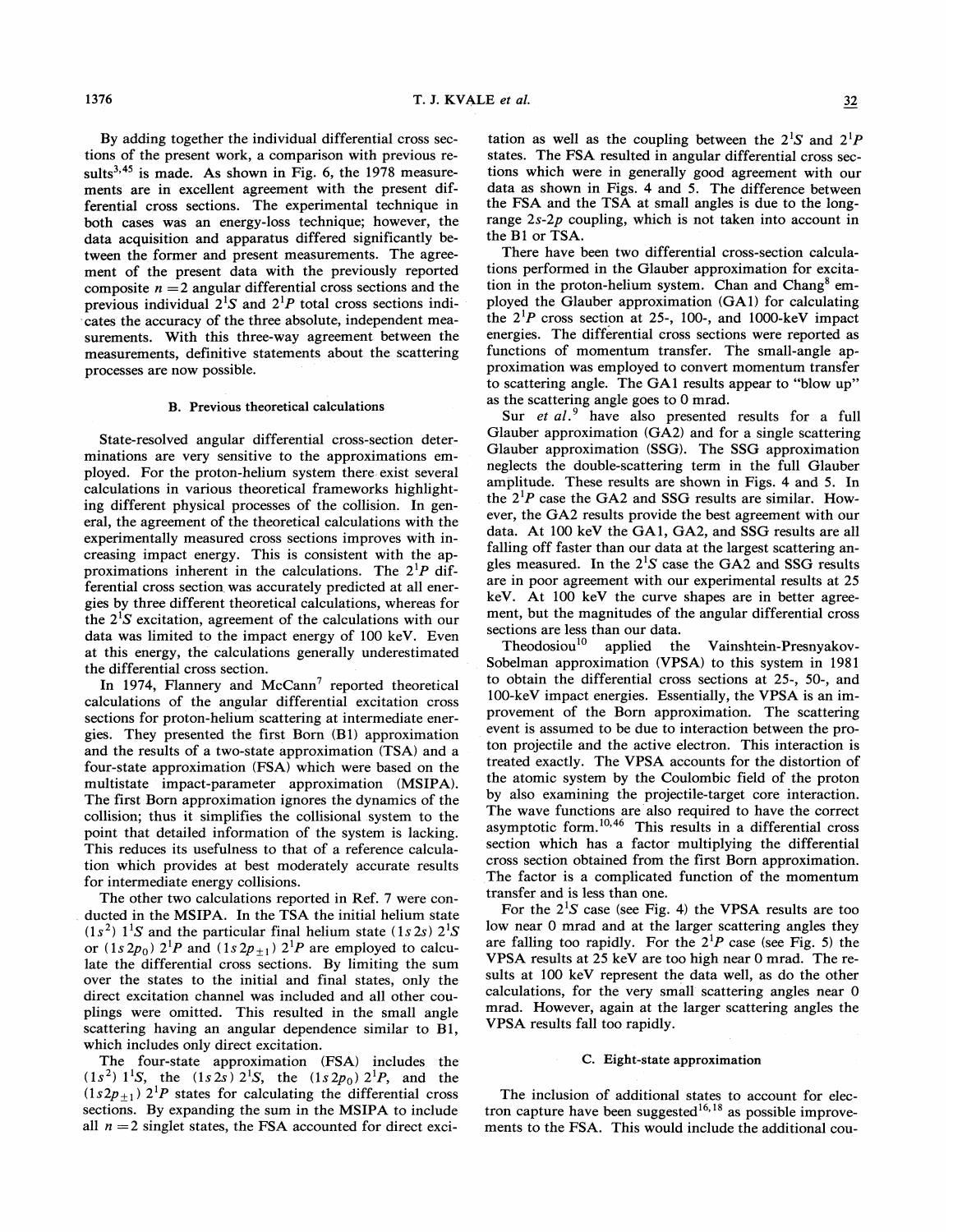plings that are thought to affect excitation to the  $n = 2$ states of helium. At 25-keV impact energy, the electroncapture cross section to all bound atomic-hydrogen states is an order of magnitude larger than the  $n = 2$  excitation cross section.<sup>3,25</sup> The electron capture into the  $2p$  state of atomic hydrogen is very close in energy with the excitation of the  $2^{1}P$  states of helium according to the molecular correlation diagram. This is a long-range effect, so the small angle scattering into the  $2^{1}S$  and  $2^{1}P$  states should be affected.

To investigate this coupling, we have performed an eight-state approximation (ESA) calculation in the MSI-PA framework. The method used a two-center atomicorbital (TCAO) expansion which included electron translation factors  $(ETF's)$ .<sup>47,48</sup> The ESA calculation employed hydrogenic wave functions for the 1s, 2s,  $2p_0$ , and  $2p_{\pm 1}$  states of hydrogen and the 1s state of the He<sup>+</sup> ion as well as the  $(1s^2)$  1<sup>1</sup>S,  $(1s2s)$  2<sup>1</sup>S,  $(1s2p_0)$  2<sup>1</sup>P, and  $(1s2p_{\pm 1})$  2<sup>1</sup>P states of helium. The wave functions used for the helium atom were those employed by Flannery and  $~\text{McCann.}^7$  The results of this calculation are shown in Figs. 4 and 5. One of the overall effects of including the electron-capture channels into the MSIPA calculation was to decrease the magnitudes of the differential cross section for excitation to both the  $2^{1}S$  and the  $2^{1}P$  states at lower energies. The agreement of our ESA calculation with our data is generally very good. The  $2^{1}P$  differential cross sections were accurately predicted by our ESA over the present energy region 25 to 100 keV. At the higher energies, both our ESA and the FSA calculations predicted a similar angular dependence of the differential cross sections. This is consistent with the fact that the magnitude of the electron-capture cross section is decreasing at the higher impact energies.

Another effect of including the electron-capture channel into the calculation was to smooth out the structure in the 25-keV,  $2^1S$  differential cross-section prediction of the FSA calculation. Compared with the FSA prediction, our ESA resulted in better agreement of the predicted differential cross section with our data at angles greater than  $\sim$  0.6 mrad in the center of mass. There appears to be an observed increase in the agreement of the predictions with the data as more states are included in the MSIPA.

#### V. CONCLUSION

The data presented in this paper are the first measurements of cross sections for the excitation to the  $2^1S$  and  $2^1P$  states of helium by proton impact as a function of scattering angle. The angular range of our measurements was limited to the very small angle scattering region, which is important in determining the total cross section. The present measurements are absolute. They are in good agreement with the previous measurements of either the composite  $n = 2$  angular differential cross sections or the total cross sections of the individual state excitations.

The theories were in general agreement with our data for the differential cross sections for the optically allowed  $2^1P$  excitation and were in poorer agreement with the optically forbidden  $2^1S$  excitation. One conclusion that was made from studying the multistate-impact-parameter approximations and our data is that the coupling between the various states during the collision is important in the excitation of the  $n = 2$  states of helium. The poorer agreement of the theories with the data for 25-keV impact energy may indicate that additional state couplings would more accurately describe the scattering at the lower impact energies. This was observed in the improved agreement of our ESA calculation over the TSA calculation with our data.

The Glauber approximations systematically underestimated the  $2^1S$  differential cross sections, yet agreed fairly well with the  $2^{1}P$  differential cross sections. However, the agreement of the GA2  $2^{1}P$  calculations with the data may be fortuitous because the inclusion of the doublescattering term resulted in worse agreement with the  $2^{1}S$ differential cross sections.

This effort has demonstrated the importance of stateresolved angular differential cross sections in the protonhelium scattering system. This system can be probed at a deeper level because the  $2^{1}P$  cross section is a composite of the different  $m_L = 0$  and  $m_L \pm 1$  sublevel cross sections of that state. By performing coincidence measurements between the scattered protons which have excited the  $2^{1}P$ state and the 58.4-nm  $2^{1}P-1^{1}S$  photons, these cross sections can be obtained.

#### ACKNOWLEDGMENTS

This work was funded by a grant from the National Science Foundation, No. NSF-PHY-81-06050. The eight-state approximation (ESA) calculation was funded by a grant from the U.S. Department of Energy, No. DOE-DE-FG02-84ER53175. One of us, T.J.K., wants to thank the staff at the Oak Ridge National Laboratory for their assistance.

- 'Present address: Oak Ridge National Laboratory, P. 0. Box X, Oak Ridge, TN 37831.
- 'present address: Joint Institute for Laboratory Astrophysics, National Bureau of Standards and University of Colorado, P. 0. Box 440, Boulder, CO 80309.
- \$present address: Kastenlangen 63, A-6850 Dornbirn, Austria.
- 'J. T. Park and F. D. Schowengerdt, Phys. Rev. 185, 152 (1969).
- 2F. D. Schowengerdt, Ph.D. dissertation, University of Missouri-Rolla, 1969.
- 3J. T. Park, J. M. George, J. L. Peacher, and J. E. Aldag, Phys.

Rev. A 18, 48 (1978).

- 4R. Hippler and K. H. Schartner, **J.** Phys. B 7, 618 (1974).
- 5M. Abignoi, M. Barat, J. Baudon, J. Fayeton, and J. *C.*  Houver, J. Phys. B 5, 1533 (1972).
- 6C. Bernes, Abstracts of Contributed Papers, in Proceedings of XIII International Conference on the Physics of Electronic and Atomic Collisions, Berlin, 1983, edited by J. Eickler, W. Fritsch, I. V. Hertel, N. Stolterfoht, and U. Wille (North-Holland, Amsterdam, 1983).

7M. R. Flannery and K. J. McCann, J. Phys. B 7, 1558 (1974).